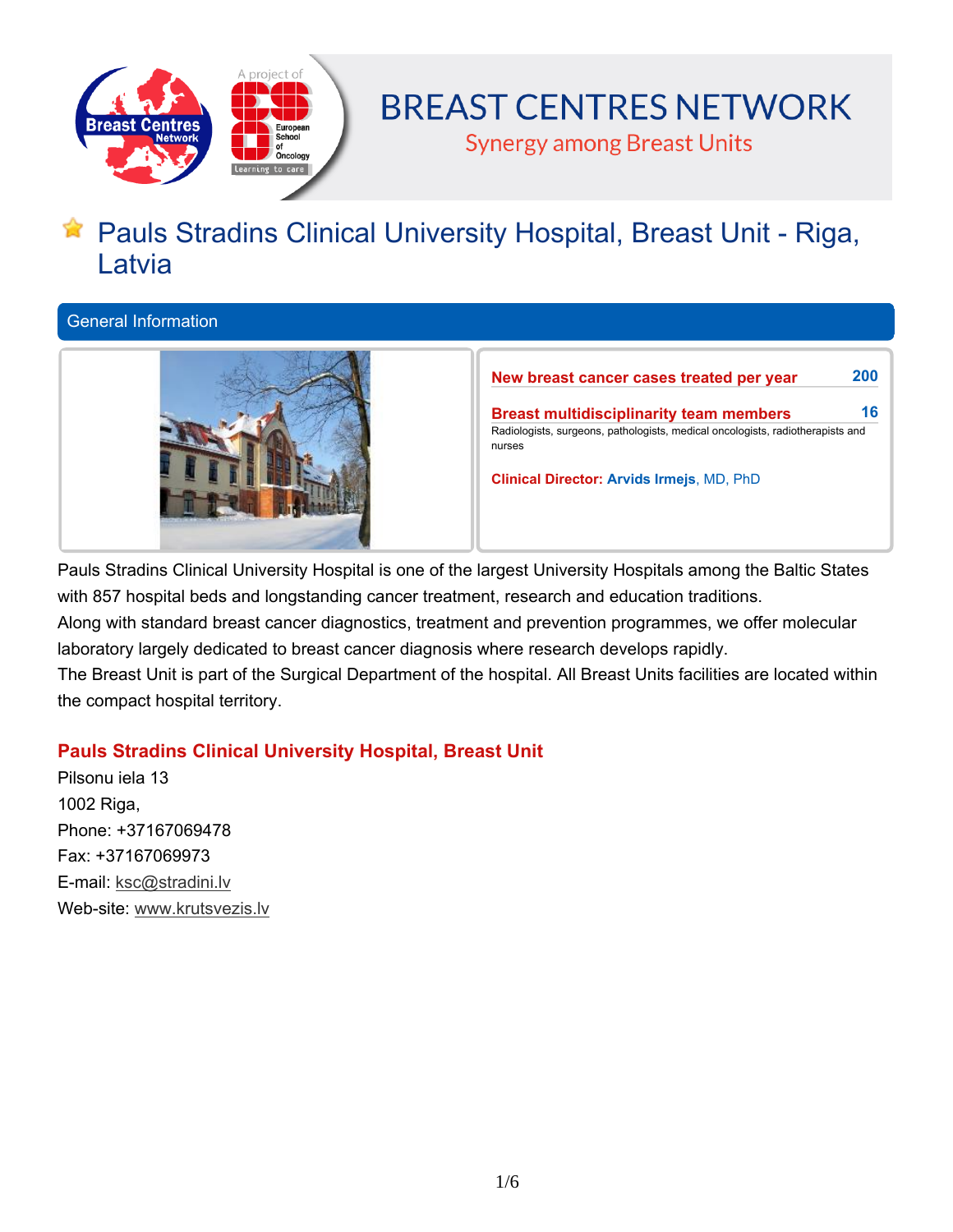Pauls Stradins Clinical University Hospital, Breast Unit

## **Available services**

 **Radiology Breast Surgery Reconstructive/Plastic Surgery Pathology Medical Oncology Radiotherapy Nuclear Medicine Rehabilitation Genetic Counselling Data Management Psycho-oncology Breast Nurses Social Workers Nutritional Counselling Survivorship Groups Sexual Health Counselling Supportive and Palliative Care Integrative Medicine Radiology Dedicated Radiologists 3 Mammograms per year 3600 Breast radiographers Screening program Verification for non-palpable breast lesions on specimen Axillary US/US-guided FNAB Clinical Research Available imaging equipment Mammography Ultrasound Magnetic Resonance Imaging (MRI) Available work-up imaging equipment Computer Tomography Ultrasound Magnetic Resonance Imaging (MRI) PET/CT scan Primary technique for localizing non-palpable lesions Hook-wire (or needle localization) Charcoal marking/tattooing Available breast tissue sampling equipment Stereotactic Biopsy (Mammography guided) Core Biopsy (Tru-cut) Vacuum assisted biopsy Ultrasound-guided biopsy Fine-needle aspiration biopsy (FNAB, cytology) Core Biopsy Vacuum assisted biopsy MRI-guided biopsy Core Biopsy Vacuum assisted biopsy**

**ROLL: radio-guided occult lesion**

**localization**

#### **Breast Surgery**

**New operated cases per year (benign and malignant) 267 Dedicated Breast Surgeons 4 Surgeons with more than 50 surgeries per year 3 Breast Surgery beds 3 Breast Nurse specialists 1 Outpatient surgery Intra-operative evaluation of sentinel node Reconstruction performed by Breast Surgeons Clinical Research**

#### **Primary technique for staging the axilla**

- **Axillary lymph node dissection**
- **Sentinel lymph node biopsy:**
- **Blue dye technique**
- **Radio-tracer technique**
- **Blue dye + Radio-tracer**
- **Axillary sampling**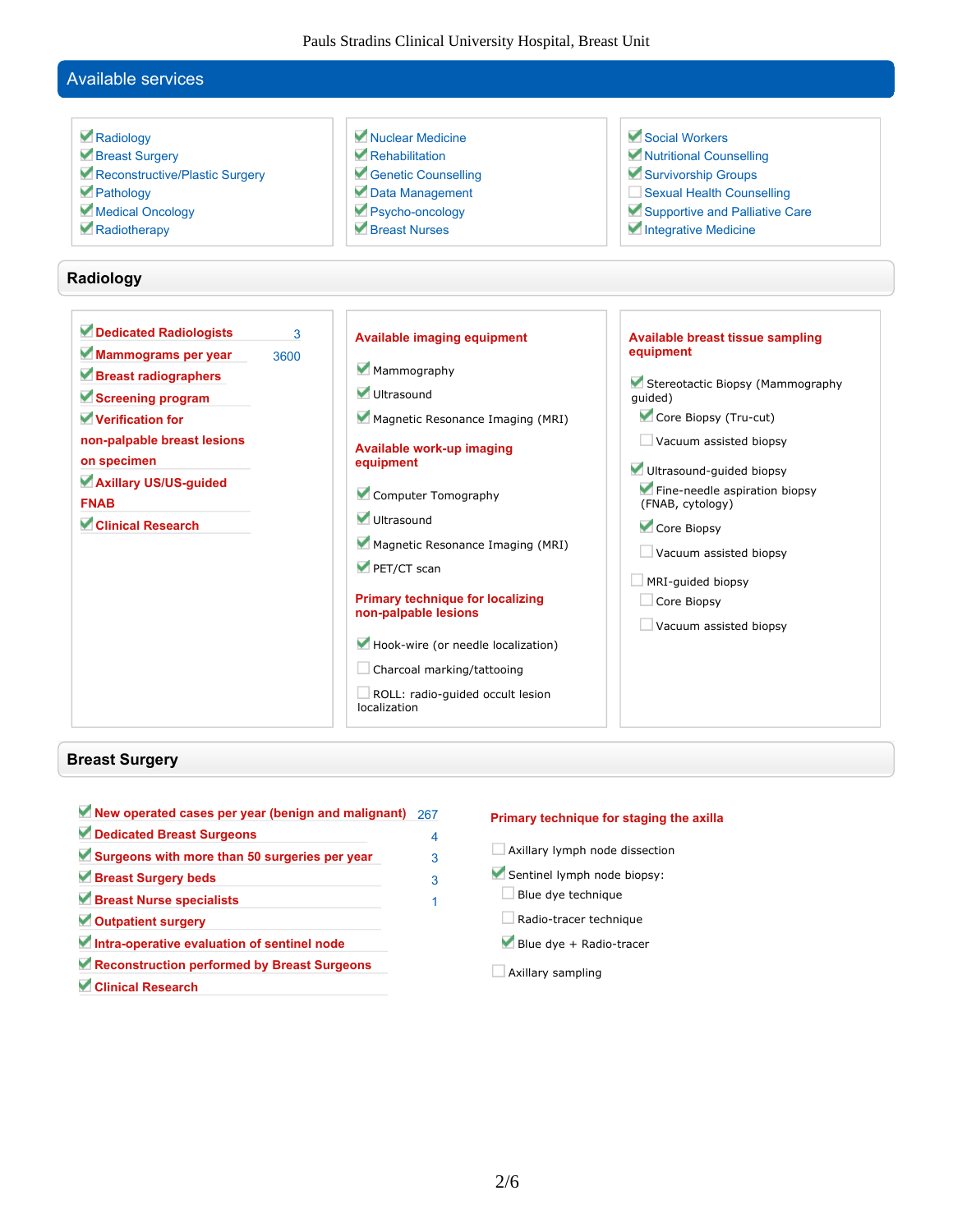| <b>Reconstructive/Plastic Surgery</b>                                 |   |                                                                   |
|-----------------------------------------------------------------------|---|-------------------------------------------------------------------|
| Reconstructive/Plastic surgeons<br>Immediate Reconstruction available | 2 | Type of breast reconstructive surgery available                   |
|                                                                       |   | $\Box$ Remodelling after breast-conserving surgery                |
|                                                                       |   | Reconstruction after mastectomy:                                  |
|                                                                       |   | Two-stage reconstruction (tissue expander followed by<br>implant) |
|                                                                       |   | One-stage reconstruction                                          |
|                                                                       |   | Autogenous tissue flap<br>Latissimus dorsi flap                   |
|                                                                       |   | $\Box$ Transverse rectus abdominis (TRAM)                         |
|                                                                       |   | $\Box$ Free-flaps (free TRAM, DIEP, SIEA, gluteal, etc.)          |
|                                                                       |   | Surgery on the contralateral breast for symmetry                  |

# **Pathology**

| Dedicated Breast Pathologists      | $\overline{2}$ | Other special studies available                          |
|------------------------------------|----------------|----------------------------------------------------------|
| <b>Available studies</b>           |                | Fluorescence in-situ Hybridization for HER-2 gene (FISH) |
| Cytology                           |                | Oncotype Dx $(21$ -gene assay)                           |
| Haematoxylin & eosin section (H&E) |                | $\Box$ MammaPrint (70-gene microarray)                   |
| Surgical specimen                  |                | Prediction Analysis of Microarray 50-gene set (PAM 50)   |
| Sentinel node<br>Core biopsy       |                | Parameters included in the final pathology report        |
| Frozen section (FS)                |                | Pathology stage (pT and pN)                              |
| Surgical specimen                  |                | Tumour size (invasive component in mm)                   |
| Sentinel node                      |                | Histologic type                                          |
| Immunohistochemistry stain (IHC)   |                | Tumor grade                                              |
| Estrogen receptors                 |                | ER/PR receptor status                                    |
| Progesterone receptors             |                | HER-2/neu receptor status                                |
| $HER-2$                            |                | Peritumoural/Lymphovascular invasion                     |
| $\blacktriangledown$ Ki-67         |                | Margin status                                            |
|                                    |                |                                                          |

## **Medical Oncology**

| Dedicated Breast Medical Oncologists |  |
|--------------------------------------|--|
| Outpatient systemic therapy          |  |
| <b>Clinical Research</b>             |  |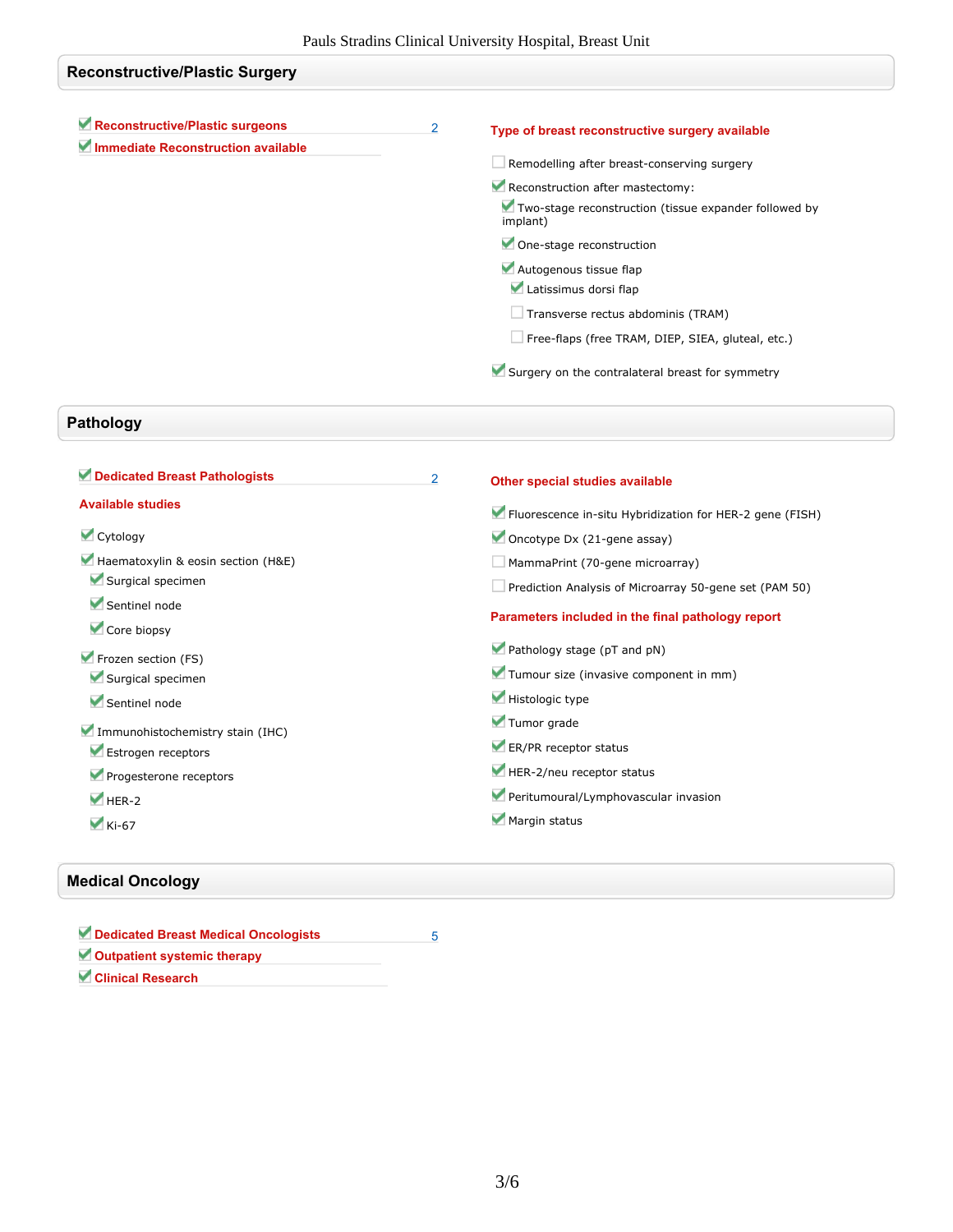## **Radiotherapy**

## **Dedicated Radiation Oncologists**

**Clinical Research**

#### **Available techniques after breast-conserving surgery (including experimental)**

**Whole-Breast RT (WBRT)**

- **Partial breast irradiation (PBI): External beam PBI**
	-
- **Interstitial brachytherapy**

**Targeted brachytherapy (MammoSite, SAVI applicator, other devices)**

**Intra-operative RT (IORT)**

## **Multidisciplinary Meeting (MDM) / Tumour Board (TB)**

| <b>Regular MDM/TB for case management discussion</b> | Specialties/services participating in MDM/TB |
|------------------------------------------------------|----------------------------------------------|
| Twice a week                                         | Radiology                                    |
| <b>Weekly</b>                                        | Breast Surgery                               |
| Every two weeks                                      | Reconstructive/Plastic Surgery               |
| Other Schedule                                       | Pathology                                    |
| <b>Cases discussed at MDM/TB</b>                     | Medical Oncology                             |
|                                                      | Radiotherapy                                 |
| Preoperative cases<br>Postoperative cases            | Genetic Counselling                          |
|                                                      | Breast Nurse Service                         |
|                                                      | Psycho-oncology                              |

### **Further Services and Facilities**

#### **Nuclear Medicine**

## **Lymphoscintigraphy**

- **Bone scan**
- **Positron Emission Tomography (PET)**
- **PET/CT scan**

#### **Rehabilitation**

- **Prosthesis service**
- **Physiotherapy**
- **Lymph-oedema treatment**

#### **Genetic Counselling**

**Specialist Providing Genetic Counselling/Risk assessment service:**

- **Dedicated Clinical Geneticist**
- **Medical Oncologist**
- **Breast Surgeon**
- **General Surgeon**
- **Gynaecologist**
- **Genetic Testing available**
- **Surveillance program for high-risk women**

#### **Data Management**

- **Database used for clinical information**
- **Data manager available**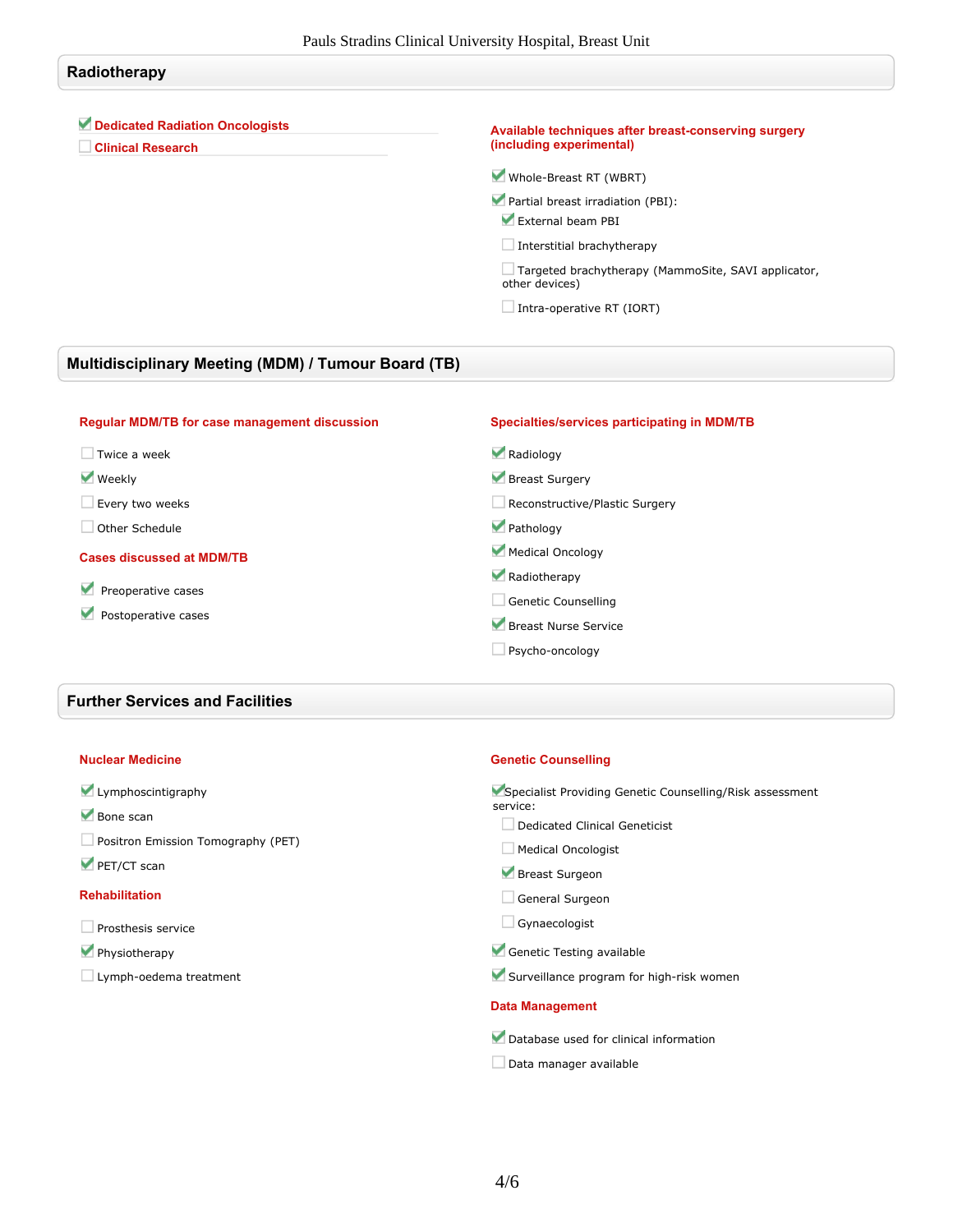## Pauls Stradins Clinical University Hospital, Breast Unit

| Contact details               |                                   |                                       |              |  |
|-------------------------------|-----------------------------------|---------------------------------------|--------------|--|
| <b>Clinical Director</b>      |                                   |                                       |              |  |
| Arvids Irmejs, MD, PhD        | Head of the Breast Unit           | arvids.irmejs@stradini.lv             | +37167069798 |  |
| Radiology                     |                                   |                                       |              |  |
| Svetlana Bogdanova, MD        | <b>Staff Radiologist</b>          |                                       |              |  |
| Justine Deicmane, MD          | <b>Staff Radiologist</b>          |                                       |              |  |
| Marika Kalnina, MD            | <b>Staff Radiologist</b>          |                                       |              |  |
| <b>Breast Surgery</b>         |                                   |                                       |              |  |
| Arvids Irmejs, MD, PhD        | Head of the Breast Unit, Surgeon  | arvids.irmejs@stradini.lv             | +37167069728 |  |
| Aldis Dolgis, MD              | Head of Surgery Dpt.              | aldis.dolgis@stradini.lv              | +37167069505 |  |
| Genadijs Trofimovic, MD, PhD  | Surgeon                           | trofimovic@navigator.lv               |              |  |
| Jelena Maksimenko, MD, PhD    | Surgeon                           |                                       |              |  |
| <b>Reconstructive Surgery</b> |                                   |                                       |              |  |
| Evija Rodke, MD               | Plastic Surgeon                   | evija@dr.lv                           | +37167562318 |  |
| Janis Gilis, MD, PhD          | Plastic Surgeon                   | klinika@gilis.lv                      | +37167845208 |  |
| <b>Pathology</b>              |                                   |                                       |              |  |
| Ilze Strumfa, MD, PhD         | Staff Member of Pathology Dpt.    |                                       |              |  |
| Arnis Abolins, MD             | Staff Member of Pathology Dpt.    |                                       |              |  |
| <b>Medical Oncology</b>       |                                   |                                       |              |  |
| Gunta Purkalne, MD, PhD       | Head Of Medical Oncology Dpt.     | purkalne@stradini.lv                  |              |  |
| Aija Gerina-Berzina, MD       |                                   | Staff Member of Medical Oncology Dpt. |              |  |
| Elina Skuja, MD               |                                   | Staff Member of Medical Oncology Dpt. |              |  |
| Viktors Kozirovskis, MD       |                                   | Staff Member of Medical Oncology Dpt. |              |  |
| Linda Jurginauska, MD         | Dpt.                              | Staff Memeber of Medical Oncology     |              |  |
| Radiotherapy                  |                                   |                                       |              |  |
| Janis Kazaks, MD              | Staff Member of Radiotherapy Dpt. |                                       |              |  |
| Jelena Nikolajeva, MD         | Staff Member of Radiotherapy Dpt. |                                       |              |  |